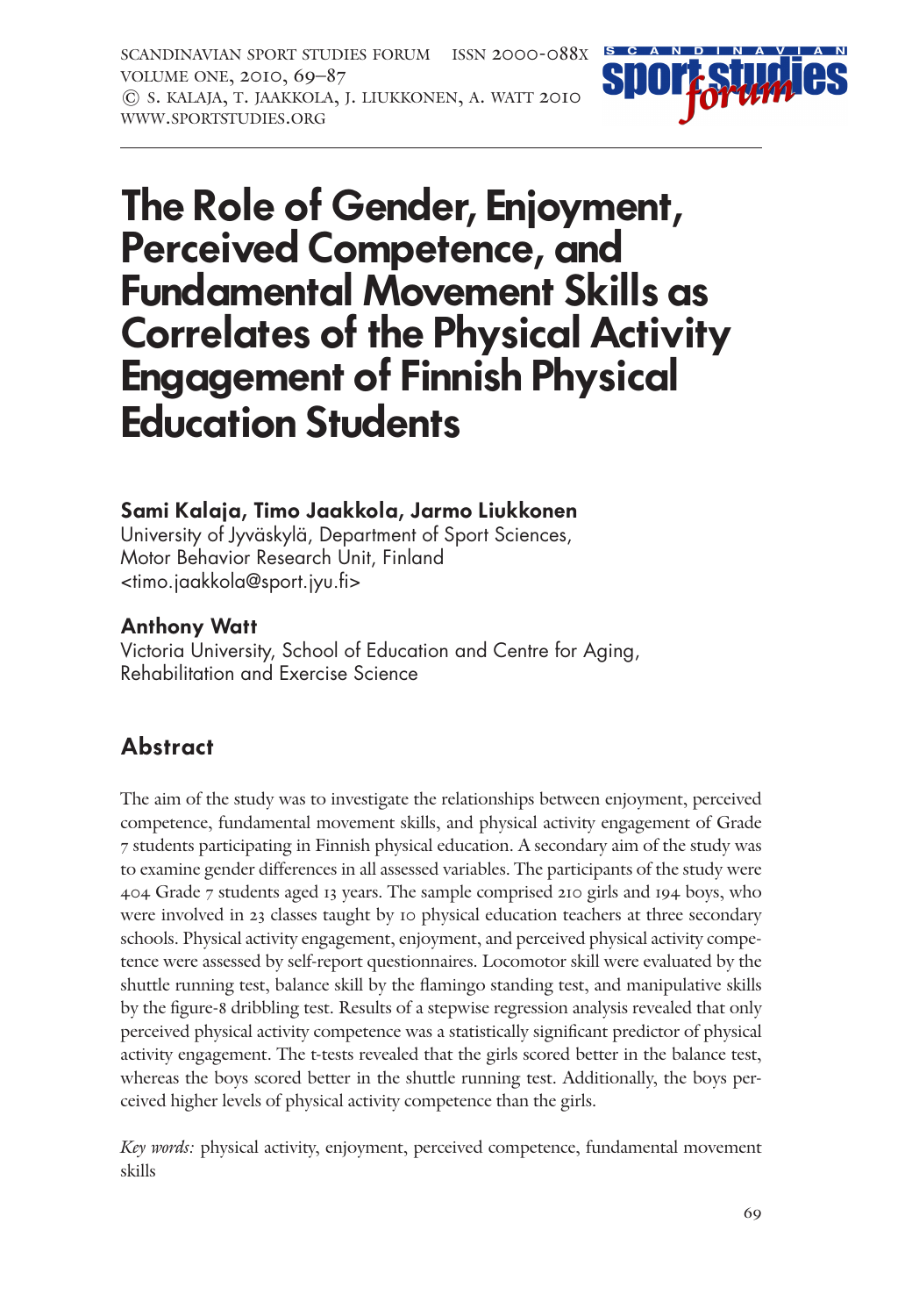# Background

The links between physical activity and health are clearly shown in many studies (Bouchard, Blair, and Haskell 2007; Malina, Bouchard, and Bar-Or 2004). Although we recognize the fact of the association between physical activity and health, the majority of individuals in many developed populations are not sufficiently active. Many researchers including Andersen et al. (2006), Biddle, Sallis, and Cavill (1998) and Strong et al. (2005) have detailed recommendations that children should participate in moderate physical activity at least 60 minutes per day. In Finland, young people are also demonstrating higher levels of exercise passivity with Samdal et al. (2007) reporting that for a large sample of adolescents only 43 per cent of girls and 56 per cent of boys engaged in vigorous physical activity at least four times a week. Studies have indicated that childhood and adolescence are important periods for adopting physically active lifestyle later in adulthood (Malina 2001; Telama et al. 1997). Research has also shown that physical activity levels decline markedly after the age of 12 in both frequency of physical activity engagement and actual participation time in sport (Telama and Yang 2000). We can then argue that the transition period from elementary school to secondary school is an important time for the development of later activity patterns. Review of the research regarding physical activity and the variables that affect participation highlights that very few studies have investigated factors such as motor skill proficiency and exercise motivation involving secondary school samples (e.g., Okely, Booth, and Patterson 2001). Most studies of childhood physical activity engagement have been conducted using pre and elementary school aged students (e.g., Fisher et al. 2005; Sääkslahti et al. 1999; Wrotniak et al. 2006). There is a need, therefore, to study physical activity and the associated motivational and motor skill antecedents at the secondary school level.

The concept of enjoyment has been defined as a multidimensional construct consisting of factors associated with excitement, affect, competence, attitude, and cognition (Crocker, Bouffard, and Gessaroli 1995; Wankel 1997). According to Scanlan and Simons (1992) enjoyment is an important factor in participation in sport that may lead to greater involvement in the activity. Research has also shown that enjoyment is an antecedent of physical activity. Rowland and Freedson (1994) stated that providing enjoyable experiences is a potential strategy for increasing physical activity levels in youth. Wallhead and Buckworth (2004)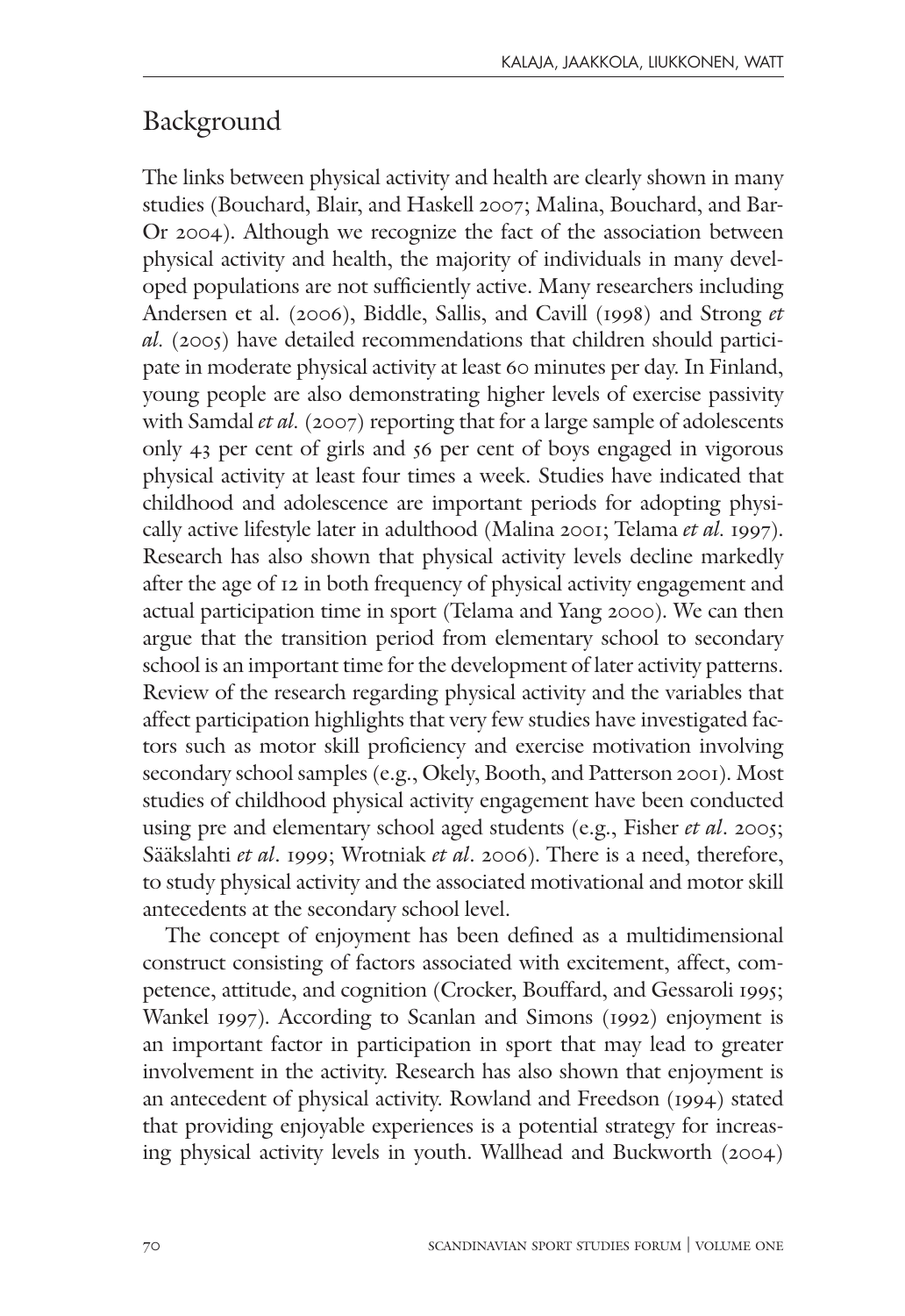found that enjoyment in school physical education was related to the motivational factors associated with the adoption of a physically active lifestyle outside school hours. Additionally, enjoyment has been linked with physical activity engagement in physical education (Kremer, Trew, and Ogle 1997; Wallhead and Buckworth 2004).

Perceived physical competence reflects the perception a person has of their abilities resulting from cumulative interactions with the environment (Harter 1978). According to Fox (1997) perceived competence can be seen as "the statement of personal ability that generalises across a domain such as sport, scholarship, or work" (Fox 1997, p. xii.). According to Harter's (1978) competence motivation theory, highly competent individuals will persist longer in certain activities compared with individuals of low perceived competence. Harter (1978) assumed that in achievement situations individuals seek activities that provide feelings of competence and avoid those with a probability of failure. Sonstroem (1978) suggested that perception of physical competence leads to more positive attitudes toward physical activity. These attitudes affect voluntary involvement in activity. Studies have also indicated that perceived physical competence have been positively associated with engagement in physical activity (Bagoien and Halvari 2005; Carroll and Loumidis 2001) and motor skill abilities (Ebbeck and Becker 1994; Sonstroem, Harlow and Salisbury, 1993). Additionally, Sallis, Prochaska, and Taylor (2000) in their review of correlates of physical activity of children and adolescents concluded that perceived competence was a critical element related to engagement in physical activity.

Fundamental movement skills include balance, manipulative and locomotor skills. Balance refers to both the body remaining in place but moving around its horizontal or vertical axis (Gallahue and Donnelly 2003) and the process for maintaining postural stability (Wescott, Lowes, and Richardson 1997). More specifically, Wescott et al. defined static balance as the "ability to maintain a posture, such as balancing in a standing or sitting position", and dynamic balance as the "ability to maintain postural control during other movements, such as when reaching for an object or walking across a lawn" (p. 630). According to Gallahue and Donnelly (2003), axial movements such as bending, stretching, twisting, turning, swinging, body inversion, body rolling and landing/stopping are all considered to be balance skills. Manipulative movement skills include either gross motor or fine motor movements. Gross motor manipulation involves movements that give force to objects or receive force from objects.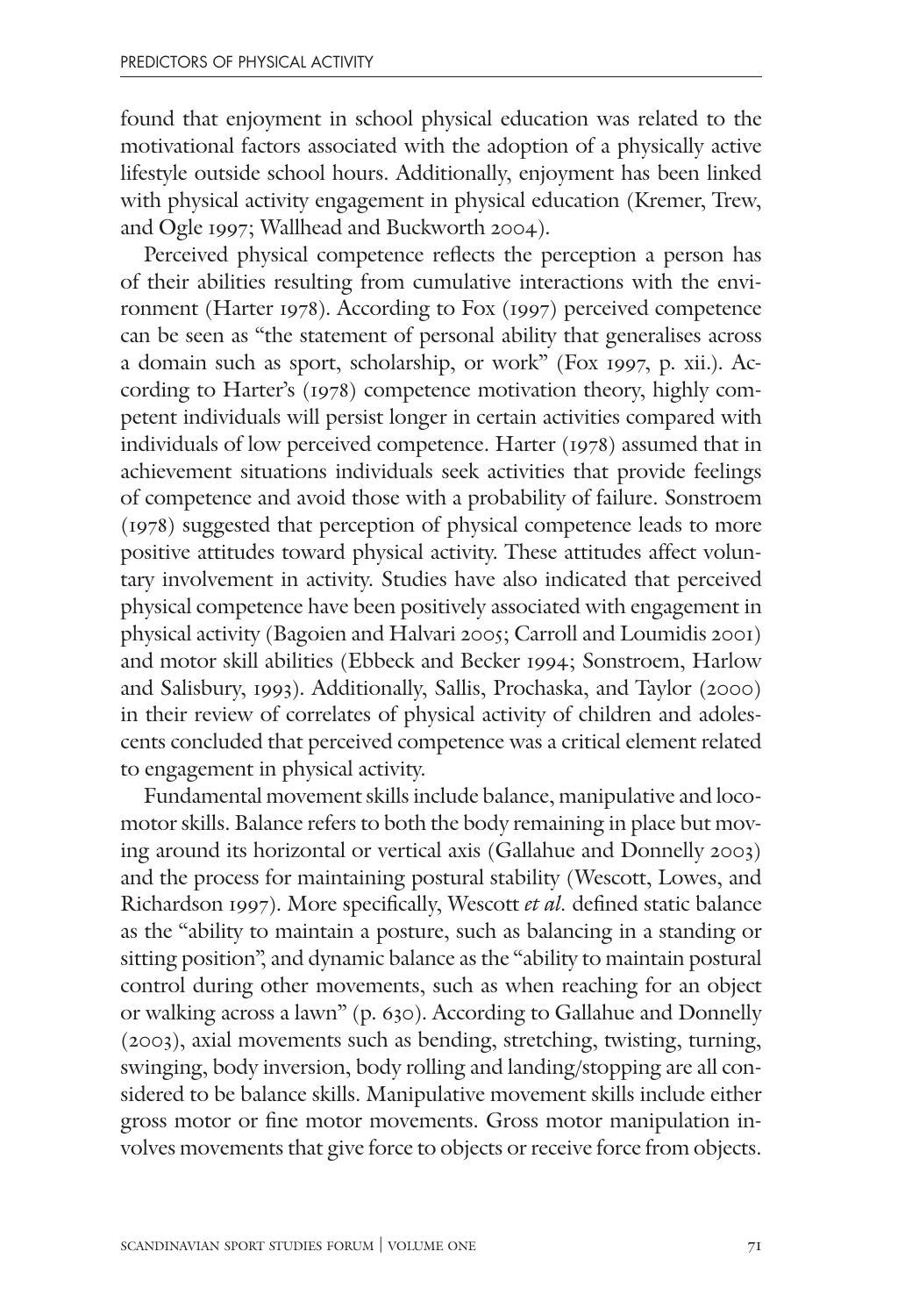Throwing, catching, kicking, trapping, striking, volleying, bouncing, ball rolling and punting are considered to be fundamental gross motor manipulative skills. The term fine motor manipulation refers to objecthandling activities that emphasize motor control, precision and accuracy of movement. Locomotor skills refer to the body being transported in a horizontal or vertical direction from one point to another. Activities, such as walking, running, jumping, hopping, skipping, galloping, sliding, leaping and climbing are considered to represent locomotor movement skills (Gallahue and Donnelly 2003).

Gender differences have been reported for each of the three areas of fundamental movement skills. Boys have been found to perform better in manipulative movement skills (Castelli and Valley 2007; Junaid and Fellowes 2006; Okely et al. 2001). Okely et al. (2001) studied a sample of 2,026 boys and girls, aged 13 and 15 years, who completed fundamental movement tasks involving throwing and catching skills, and reported boys having significantly higher scores for both tasks at each age level. Gender differences have been found to be less consistent when evaluating children's balance skills. Fjortoft (2000) and Sääkslahti (2005) found that 3- to 6-year-old girls are better than boys of the same ages in balance skills. This finding was also supported in the Toole and Kretzschmar's (1993) meta-analysis. Junaid and Fellowes (2006), however, found no gender differences in balance skills for children aged seven and eight. Wieczorek and Adrian (2006) detailed the Eurofit balance test scores for 615 Polish 11- to 15-year-olds and highlighted variations across age groups which suggested as children mature physically, gender differences in relation to balance are smaller. Existing evidence indicates that 12- and 14-year-old boys are better in locomotor skills, such as leaping and running, possibly due to the higher strength level of the boys (Nupponen and Telama 1998). Overall, the findings concerning gender differences in movement skills are interesting because they may be related to the reported higher levels of physical activity of boys (e.g., Aarnio et al. 2002; Castelli and Valley 2007; Riddoch et al. 2004). These types of trends, however, may be an outcome of the strong association between higher levels of in engagement in physical activity and participation in sport clubs. Eiosdottir et al. (2008) reported that for a sample of Icelandic adolescents, boys were substantially higher than girls in both reported vigorous physical activity and sport club participation. Physical education sociologists have noted that that sport club membership is often a result of the male oriented dominance of many sporting cultures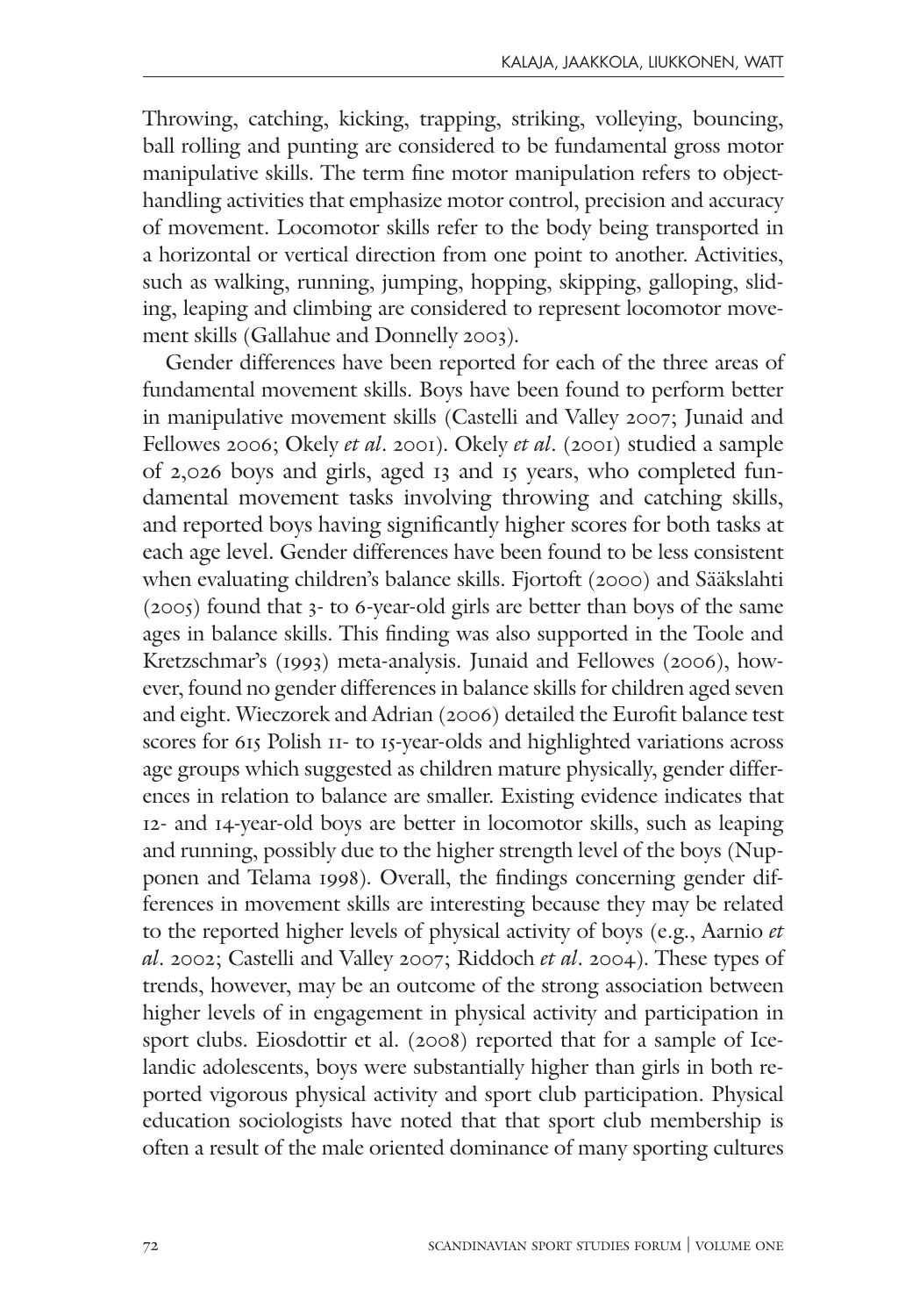(Flintoff 2008), which may lead to reduced opportunities for girls to be involved in sport and physical activity and as a consequence operate as a limiting factor in the development of their fundamental movement skills. Finally, gender differences have been found in perceived competence and enjoyment that indicate boys perceive themselves as more competent and report higher levels of enjoyment in physical activity (Biddle et al. 1993; Carroll and Loumidis 2001; Soini 2006).

As yet only a limited number of studies have investigated the effect of motor skill capabilities on physical activity engagement within samples involving children and adolescents. Okely et al. (2001) found that fundamental movement skill levels significantly predicted time in organized physical activity within a sample of 13-15 years-old Australian students. Fisher et al. (2005) reported moderate associations between the movement skill capabilities and physical activity participation of 4-year-old Scottish children. Additionally, Wrotniak et al. (2006) determined that motor proficiency was positively associated with physical activity and inversely associated with sedentary activity in a sample of students aged 8 to 10 years.

Although only limited information exists on the relationship between motor skills and physical activity engagement, we may assume that the mastery of fundamental motor skills is a critical element of effective participation in physical activity. Satisfactory levels of motor skill competence demonstrated in childhood and adolescence may be predictive of later physical activity engagement (Sallis et al. 2000). Overall, youth with more developed motor proficiencies may find it easier to be physically active and may be more likely to engage in a wider variety of sport and exercise activities compared with their peers who demonstrate lower levels of motor skill competence (Haywood and Getchell 2005). Alternatively, Vallerand and Losier (1999) consider that motivation leads to consequences associated with cognitive, affective, and behavioural outcomes, and on this basis, the motivation to be physically active could also be considered a causal factor in the development of fundamental movement skills. Furthermore, young people who demonstrate higher levels of perceived physical activity competence and enjoyment in physical education may also maintain efficacious engagement in physical activity.

The aim of the study was to investigate the relationships between enjoyment, perceived physical activity competence, fundamental movement skills, and physical activity engagement of Grade 7 students participating in Finnish physical education. It was hypothesized that enjoyment, per-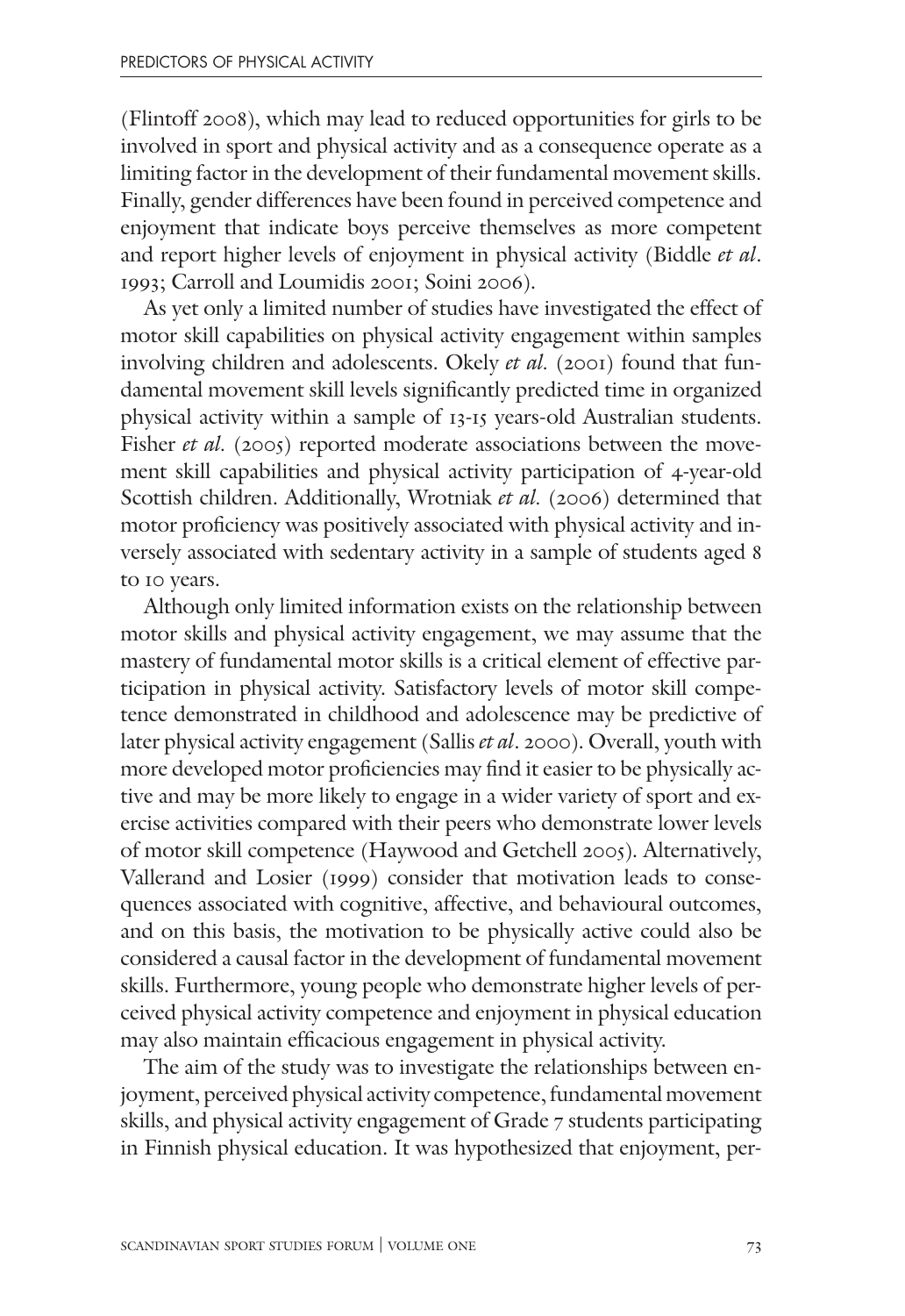ceived physical activity competence, and fundamental movement skills are related to participation levels in physical activity. A secondary aim of the study was to examine gender differences in all assessed variables.

# Methods

#### Participants

The participants of the study were 404 Finnish Grade 7 students aged 13 years. The sample comprised 210 girls and 194 boys, who were involved in 23 classes that were taught by 10 physical education teachers at three secondary schools.

## Measures

Physical activity engagement data were collected by means of a self-report questionnaire. The stem for the questions were: "In the next two questions physical activity means all activities which raises your heart rate or momentarily gets you out of breath for example in doing exercise, playing with your friends, going to school, or in school physical education. Physical activity also includes for example jogging, intensive walking, roller skating, cycling, dancing, skating, skiing, soccer, basketball and baseball." The items were: "Think about your typical week. How many days did you exercise for at least 60 min during which you get out of breath" and "Think about your last 7 days. How many days did you exercise for at least 60 min during which you get out of breath?". Both items were presented using an eight-point response scale (0 to 7 days in a week). A sumscale of physical activity engagement was formulated by adding the response scores for the two items. The two items were developed to analyze students' self-reported engagement in both moderate to vigorous and vigorous physical activity. The two physical activity engagement items have been reported to indicate adequate levels of reliability in adolescent samples (Prochaska, Sallis, and Long 2001; Vuori et al. 2004).

Perceived competence in the physical activity setting was analyzed by using a modified Finnish version of the sport competence sub-scale of Physical Self-Perception Profile (PSPP; Fox 1990; Fox and Corbin 1989). Each item was rated on a five-point Osgood scale (e.g., "(1) I am: good at physical activity to  $(5)$  poor at physical activity". The Finnish version of PSPP subscale is titled the Physical Activity Competence Scale (PACS). This study had the individual item stem of "What am I like?". The five key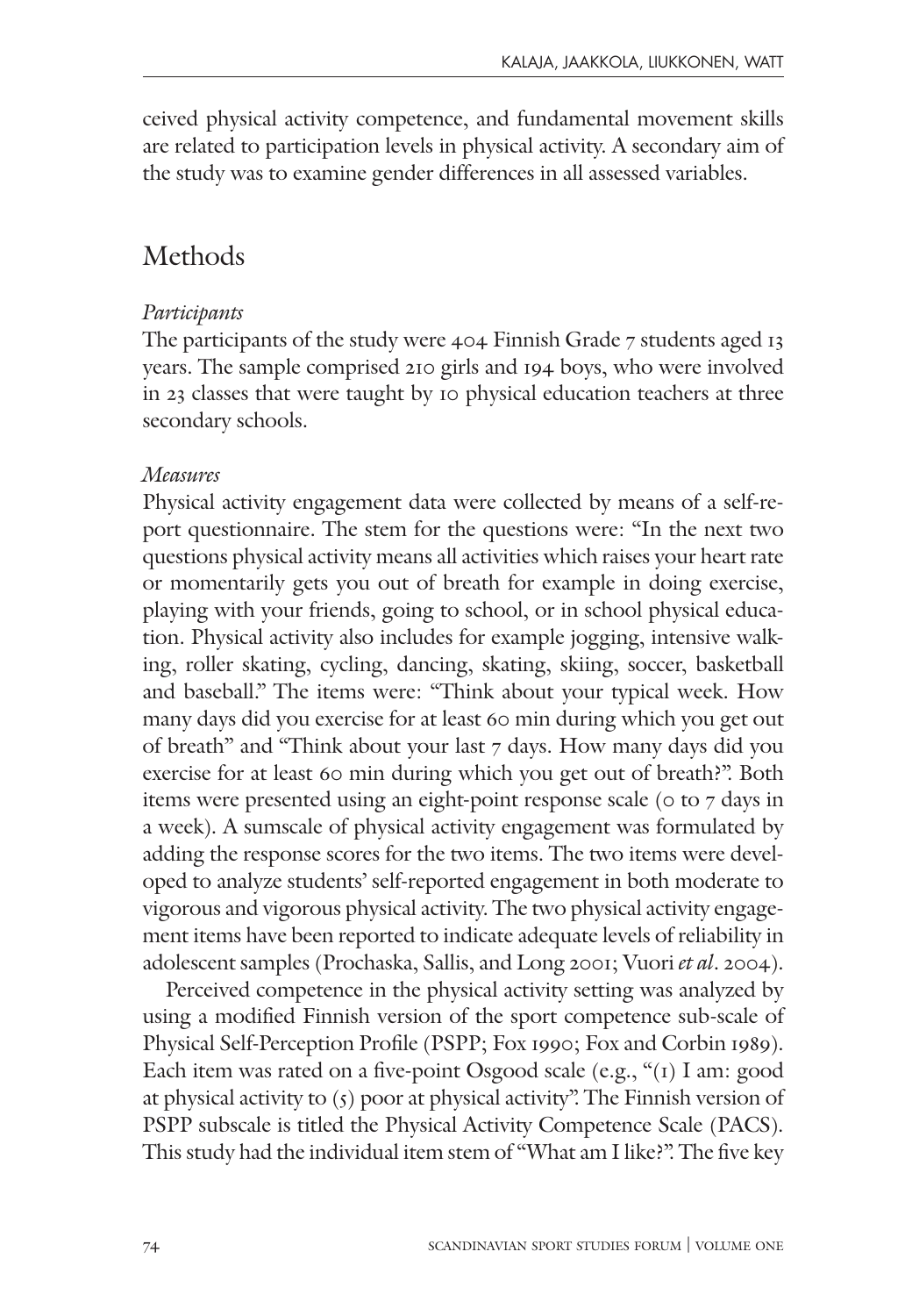themes covered in the items were physical ability, athletic ability, confidence, skill level, and participation. Scale score was calculated by summing item scores for the sport competence subscale. Research has shown that the Finnish version of the PACS has demonstrated satisfactory levels of validity and reliability (Jaakkola 2002).

In the present study we used the Finnish version of the sport enjoyment subscale of the Sport Commitment Model (Scanlan et al. 1993). This version of the subscale includes four items to evaluate the themes of enjoyment, pleasure, fun, and happiness, modified to reflect a physical education context (i.e., "In my physical education class…") and rated on a five point Likert scale ( $I =$  strongly agree to  $\zeta =$  strongly disagree). The Finnish version of the sport enjoyment subscale has been found to be a valid and reliable tool in Finnish sport psychology research (Soini 2006).

All measures were translated from English to Finnish by a panel of experts in sport psychology and later back into English by a translator whose first language is English and was skilled in Finnish. The backtranslated English version was compared with the original version for consistency. The panel of experts discussed items that were shown to have number of possible meanings in Finnish in order to redraft them to minimize any confusion regarding meaning.

Balance skills were measured by using the Flamingo standing test, which is one test item of the motor test section of the Eurofit test battery, which is widely used in physical education in European countries (Eurofit 1988). The Flamingo test measures static balance. In the test procedure, the participants stand for 30 s on one leg balanced on a 50 cm long, 4 cm high, and 3 cm wide wooden beam. The free leg is bent backwards and the back of the foot gripped with the hand on the same side. There was no practicing time before the test. Each time the participant lost balance by releasing the free leg or when the participant touched the floor with any parts of the body, the stopwatch was stopped. After each loss of balance, the same procedure was started again. The number of attempts required within the 30 s time period was the participant's final score. The test was executed twice (2 x 30 s), first with the right leg and then with the left leg, and the scores summed. The researcher announced time limits, recorded the attempts, and provided support for participants as required before each trial. The Flamingo test has been demonstrated to be reliable tool to analyze children's balance skills (Nupponen 1997; Tsigilis, Douda, and Tokmakidis 2002).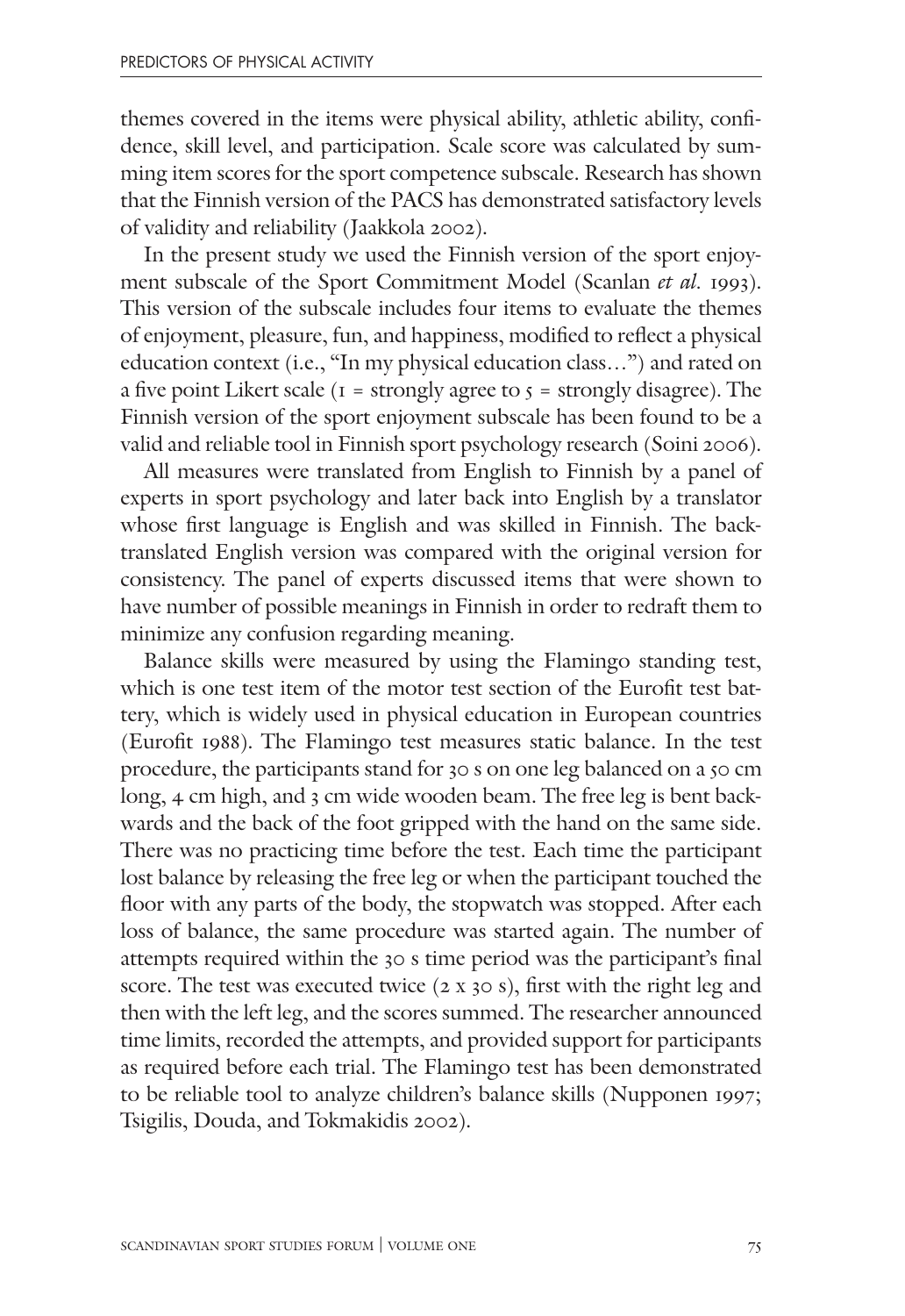Manipulative skills were assessed using the figure-8 dribbling test in which the task is to dribble a volleyball around a figure-8 track, first using the feet (30 s) and secondly using the hands (30 s). Participants were permitted two practice rounds. The participant starts behind the starting line and following the "go" signal starts to dribble the ball with their feet along the figure-8 track. The track includes arrows indicating the dribbling direction. Both the participant and the ball must go around three marker cones, that are 2.5 meters apart and set in a straight line. After 30 s the researchers give a "change" instruction and the manipulation style is switched to hand-dribbling. In the hand-dribbling task the ball does not have to pass the cones, only the participant. Changing of the dribbling hand was allowed. The total dribbling time is 1 min. If the ball leaves the test area (i.e. ringed zone constructed of wooden gymnastic benches) the stopwatch was not stopped. The final result is the total number of crossed lines in one minute. The dribbling test is one part of the widely used Finnish Fitness Test Package (Nupponen et al. 1999). Nupponen (1997) found the dribbling test to be reliable tool in measuring manipulative skills within Finnish school students.

The shuttle running test was used to measure students' locomotor skills. The shuttle running test is widely used in Finnish physical education because it is part of a physical fitness test package, which teachers implement twice a year throughout secondary schools (Nupponen and Telama 1998). In the shuttle running test the task is to run as fast as possible 10 times over a 5 m distance, alternating between the forward and backward direction. Both legs should pass the  $5$  m marker line at each turn. The result is the running time to cover the 10 shuttles. This test is a modification of a widely used shuttle running test, where the participants run forward all the time. We modified the original shuttle run test by including both forward and backward directions. Research has demonstrated that shuttle running test is a reliable tool to analyze children's locomotor skills (Fjortoft 2000; Houwen et al. 2006).

#### Procedure

The data was collected during regularly timetabled PE classes. The students responded to the instruments under the supervision of their PE teacher. All motor skill tests were conducted in the school gym. The researchers coordinated the testing sessions and recruited assistance from the PE teaching staff as required. Each test period started with a warmup phase. The test protocol lasted approximately 90 min. Participation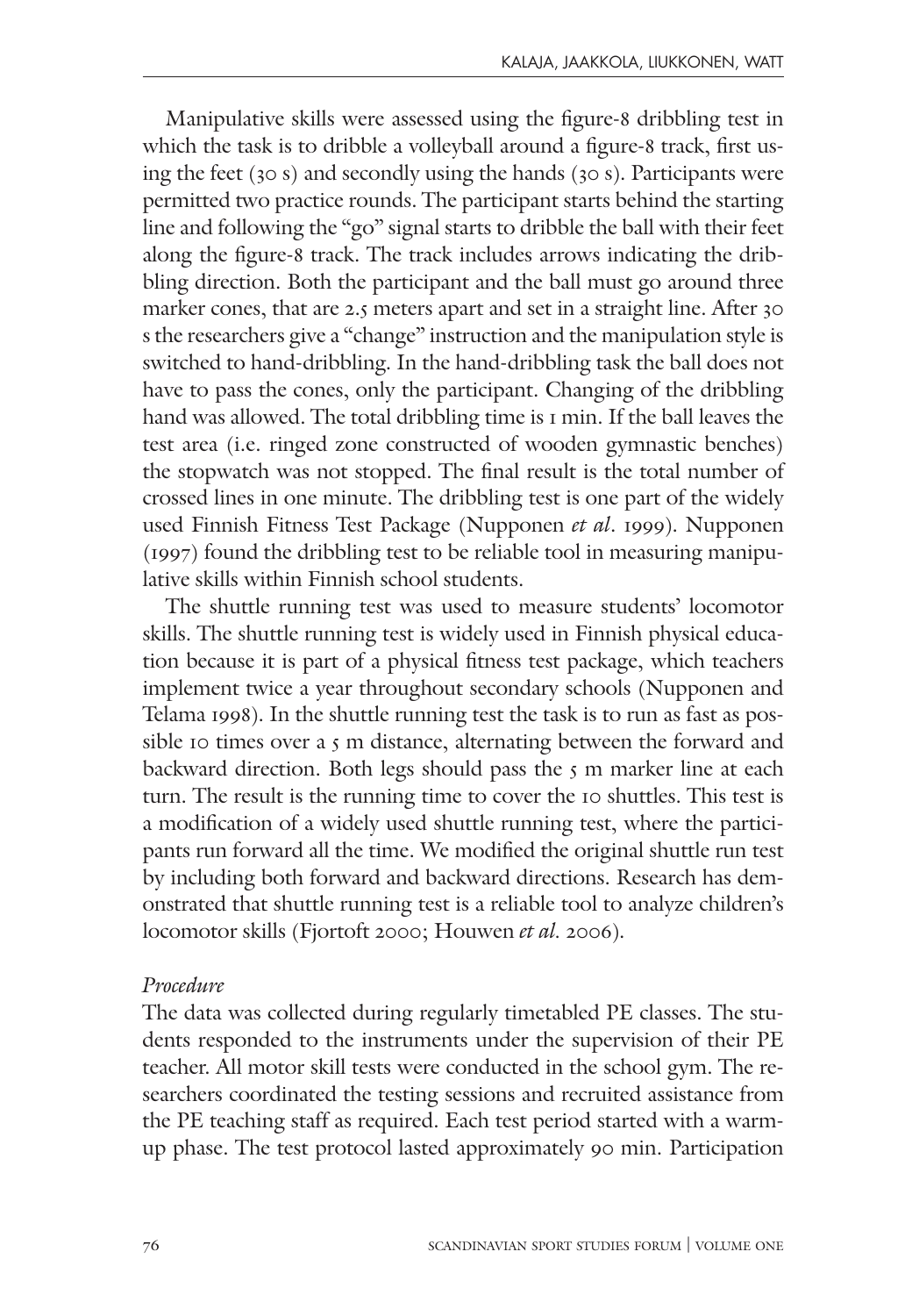in all areas of the data collection was voluntary. Students were informed that all data was confidential and would only be used by the researchers for the purposes of this study. The University of Jyväskylä ethics committee approved the study. Written consent from parents was also required for students to participate in the study.

#### Data analysis

The validity and reliability of the questionnaire s were analyzed by confirmatory factor analysis and internal consistency analysis using Cronbach's alpha. Confirmatory factor analysis was undertaken using AMOS 7.0 software and the maximum likelihood method (Arbuckle 2006). A single model was constructed a priori for the data set for each of the Physical Activity Competence Scale and Enjoyment in Sport Questionnaire and the solution evaluated using a variety of well known fit indices including the Tucker-Lewis Index (TLI), the Comparative Fit Index (CFI), and the Root Mean Square Error of Approximation (RMSEA). The TLI and the CFI indices can vary from 0 to 1. The closer to one, the better the model fit is considered to be. In addition, the root mean square error of approximation (RMSEA) of <0.05, is indicative of representative model. Finally, the ratio of CMIN/df is suggested to present a good fit if it is below 5. Common factors were allowed to be correlated. No correlated residuals were permitted. The data were summarized using descriptive statistics, and the relationships between variables determined using Pearson's correlation coefficients and stepwise regression analyses. Effect size was determined based on the formula,  $f^2 = R^2/(1 - R^2)$ . The  $f<sup>2</sup>$  value is interpreted based on guidelines of .02, .13, and .26 as small, moderate, and large, respectively. Additionally, gender differences were analyzed using independent samples t-tests and Cohen's  $d$ . The  $d$  value is interpreted based on guidelines of .20. .50. and .80 as small, moderate, and large, respectively (Cohen 1988).

# Results

#### Validity and reliability of the scales

Resultant fit indices derived from the CFA of the primary models of the Physical Activity Competence Scale and the Enjoyment in Sports Questionnaire indicated adequate fit of the data for both scales (Table 1). The goodness-of-fit indices demonstrated more consistent patterns than re-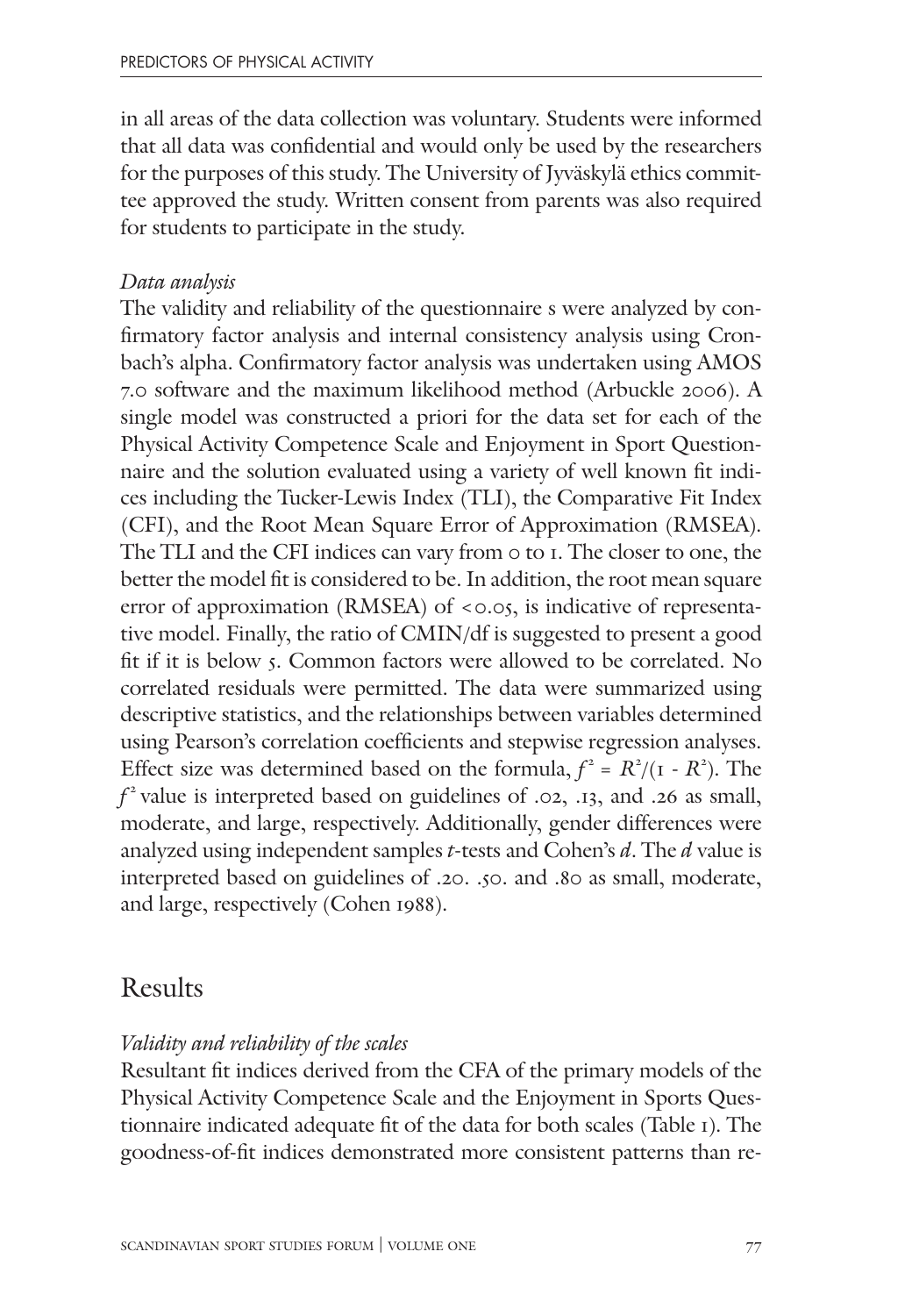ported in previous Finnish studies (Jaakkola 2002; Soini 2006). Cronbach's alpha coefficient for the Physical Activity Competence scale and the Enjoyment in Sports Scale were .88 and .94, respectively, indicating high reliability of each scale. The correlation coefficient for the two items measuring physical activity was .81.

| Table 1 | Results from Confirmatory Factor Analyses for the Physical Activity Competence |
|---------|--------------------------------------------------------------------------------|
|         | Scale and Enjoyment in Sports Questionnaire $(n=398)$                          |

|              | <b>Physical Activity Scale</b> | Enjoyment in Sport<br>Questionnaire |
|--------------|--------------------------------|-------------------------------------|
| <b>CMIN</b>  | 34.73                          | .74                                 |
| df           |                                | $\mathbf{2}$                        |
| CMIN/df      | 6.95                           | .37                                 |
| <b>TIJ</b>   | .91                            | <b>I.OO</b>                         |
| <b>CFI</b>   | .97                            | <b>I.OO</b>                         |
| <b>RMSEA</b> | .12                            | I.00                                |

#### Descriptive statistics

The descriptive data is shown in Table 2. Mean scores for both males and females indicated that on average the participants exercised at least 60 minutes per day approximately four times per week. The results showed that the mean scores for students' enjoyment in physical education were rather high. The t-tests revealed that the girls scored better in the balance test  $t(391) = -2.07$ ,  $p = 0.039$ ,  $d = 0.21$ ), whereas the boys scored better in the figure-8 dribbling test  $t(350) = -5.02$ ,  $p = 0.000$ ,  $d = 0.54$ ). Additionally, the

|                                    | <b>Boys</b> |                       |     | Girls |                       |     |
|------------------------------------|-------------|-----------------------|-----|-------|-----------------------|-----|
|                                    | mean        | standard<br>deviation | n   | mean  | standard<br>deviation | n   |
| Figure-8 test <sup>a</sup>         | 15.47       | 3.08                  | 177 | 13.91 | 2.76                  | 175 |
| Running test $\epsilon$ (s)        | 24.65       | 4.02                  | 178 | 24.20 | 2.13                  | 172 |
| Balance test <sup>c</sup> (errors) | 12.08       | 5.4I                  | 179 | 10.85 | 5.79                  | 176 |
| Activity <sup>b</sup>              | 4.29        | I.75                  | 188 | 4.19  | 1.70                  | 205 |
| Enjoyment                          | 3.83        | .97                   | 188 | 3.68  | I.I <sub>2</sub>      | 209 |
| Perceived competence <sup>c</sup>  | 2.62        | .84                   | 191 | 2.79  | .82                   | 209 |

Table 2 The Descriptive Statistics for Locomotor, Manipulative, Balance Skills as well as Physical Activity, Enjoyment and Perceived Competence

Notes <sup>a</sup> score from crossed lines

 $b$  items scored 0 to 7

<sup>c</sup> results are scored in the negative direction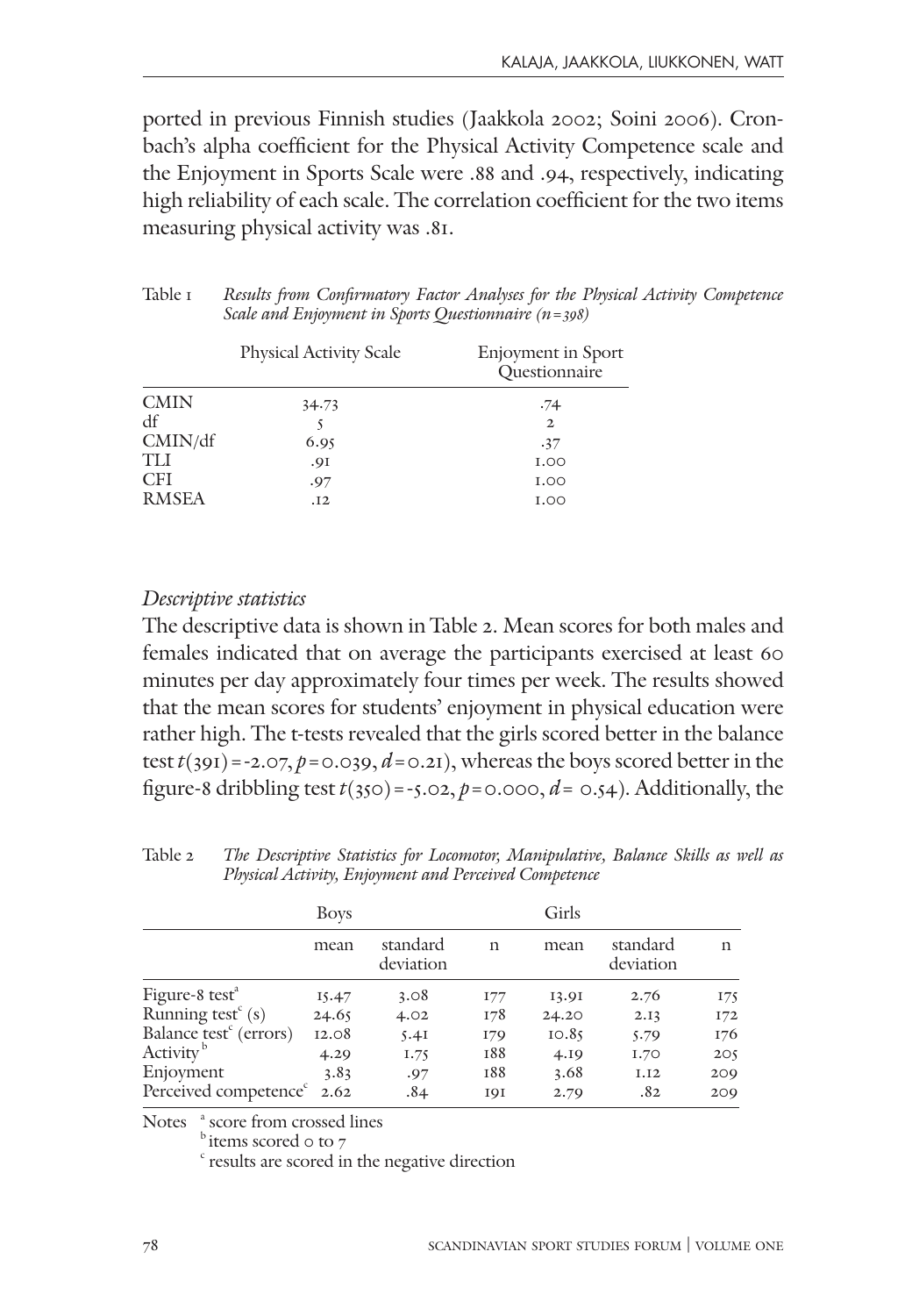boys perceived higher levels of sport competence  $t(398)=2.07, p=0.039,$  $d$ =0.21). No significant gender differences emerged from analysis of the shuttle running test scores, the level of physical activity engagement or enjoyment.

#### Correlation analysis

Pearson's correlation coefficients for all measures are shown in Table 3. Results indicated that for the boys significant moderate correlations were found between perceived physical activity competence and figure-8 dribbling test, physical activity and enjoyment. Results demonstrated that for the girls significant moderate correlations exist between shuttle running and balance test, figure-8 dribbling test, perceived physical activity competence and enjoyment; and between enjoyment and balance test and perceived physical activity competence. All other correlations demonstrated only weak relationships between variables.

Table 3 Correlations among Students' Fundamental Movement Skills, Physical Activity, Enjoyment, and Perceived Competence

| I. Figure-8 test        |                | $***$<br>$-.42$ | $***$<br>$-.2I$ | .02          | $***$<br>.2I    | $-.12$          |
|-------------------------|----------------|-----------------|-----------------|--------------|-----------------|-----------------|
| 2. Running test         | $**$<br>$-.22$ |                 | $+ + +$<br>.44  | $-.04$       | $***$<br>$-37$  | .32             |
| 3. Balance test         | $-16$          | $***$<br>.25    |                 | $-.09$       | $***$<br>$-.31$ | .27             |
| 4. Physical activity    | .17            | $-.02$          | $-.09$          | $***$        | .н              | $-.20$<br>$***$ |
| 5. Enjoyment            | .17<br>$***$   | $-.12$          | $-.07$          | .28<br>$***$ | $***$           |                 |
| 6. Perceived competence | $-.30$         | .28             | .16             | $-34$        | -.47            |                 |

Note I Correlations for boys below the main diagonal and for girls above the main diagonal.

Note 2  $* p < 0.05$ ,  $** p < 0.01$ ,  $** p < 0.001$ .

#### Regression analyses

We conducted a multiple stepwise regression analysis in order to examine whether gender, fundamental movement skills, enjoyment, and perceived physical activity competence predicted physical activity engagement. In each analysis, gender, fundamental movement skills, enjoyment, and perceived physical activity competence were independent variables, and physical activity engagement represented the dependent variable. The model was statistically significant,  $F(1,317) = 18.64$ ,  $p < .000$ , and accounted for 5% of the variance in physical activity engagement (adjusted  $R^2$  = .05). The only variable that entered into the regression model that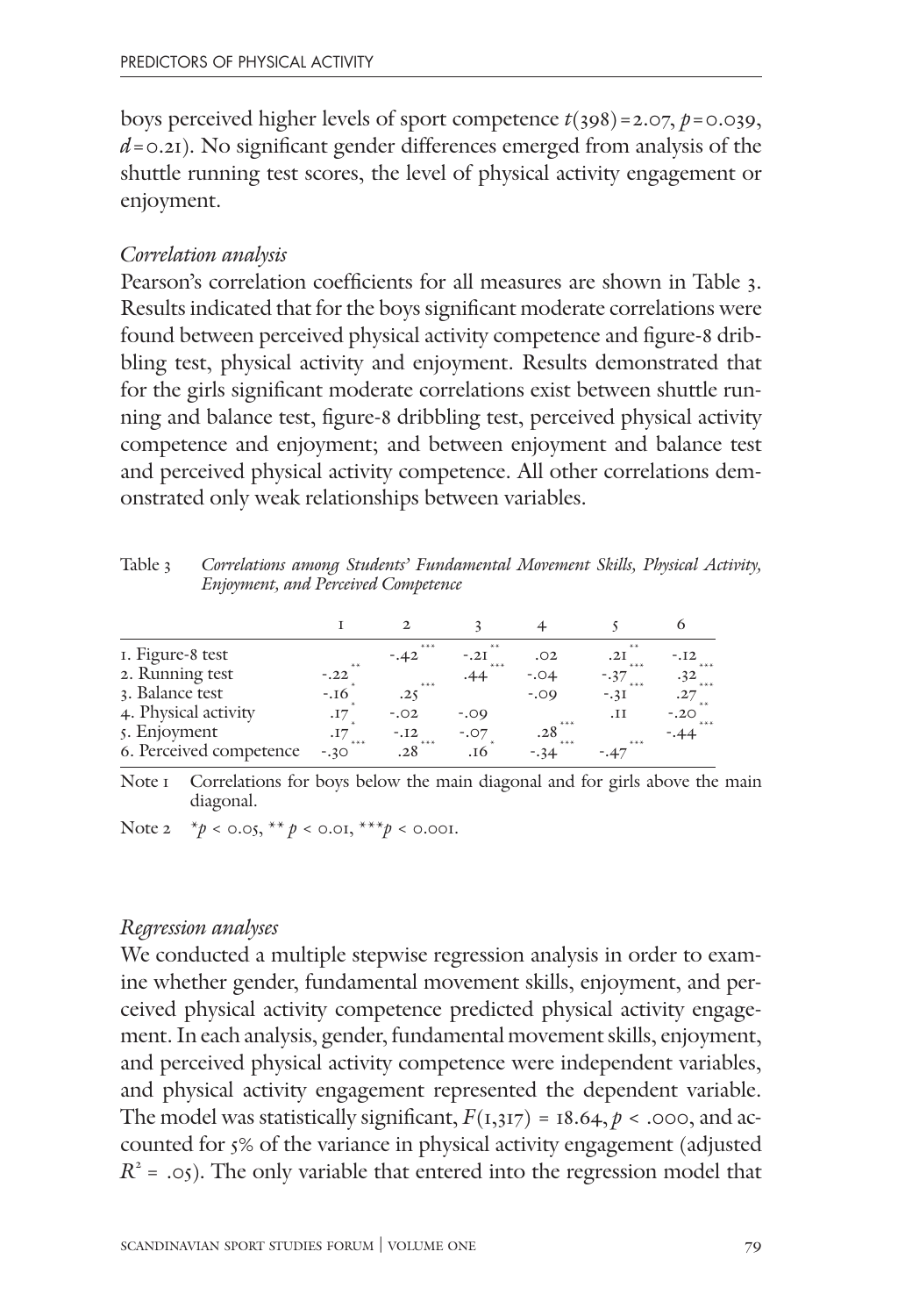was found to be significant was perceived physical activity competence  $(\beta = -24)$ . The adjusted  $\mathbb{R}^2$  value of .05 translates into an  $f^2$  value of .05, which constitutes a small effect size.

## Discussion

The aim of the study was to investigate the role of enjoyment, perceived physical activity competence, and fundamental movement skills as correlates of physical activity engagement in Finnish physical education students. Although we have preliminary evidence that motivation and motor skills are important antecedents of physical activity in early childhood, we do not as yet have studies where these variables have been evaluated simultaneously within secondary school children.

Perceived physical activity competence was the only significant predictor of physical activity engagement within this sample of Finnish Grade 7 students. This finding is in accordance with earlier studies demonstrating a positive association between perceived competence and physical activity (e.g., Bagoien and Halvari 2005; Carroll and Loumidis 2001) and suggestions that perceived competence is an antecedent of physical activity in children and adolescents (Sallis et al. 2000). The resultant association between perceived competence in sport and students' physical activity engagement has several pedagogical implications. Strategies that physical education teachers use can support student's competence in sport-oriented activities and, thus, may benefit their participation in physical activity, at least within school physical education. In sport psychology, researchers have proposed the development of a task-involving motivational climate as an approach for promoting students perception of competence (Epstein 1989; Nicholls 1989; Roberts 2001). Intervention studies in which the purpose has been to increase task-involving motivational climate have also contributed to increases in participants' perceived competence in physical activity settings (Grieve et al. 1994; Theeboom, DeKnopp, and Weiss 1995; Wallhead and Ntoumanis 2004). Those interventions have applied TARGET model of Epstein (1989) to increase task-involving motivational climate in an activity. Although we did not investigate the association between task-involving motivational climate, perceived competence, and physical activity, based on the results of earlier studies we recommend that teachers adopt the principles of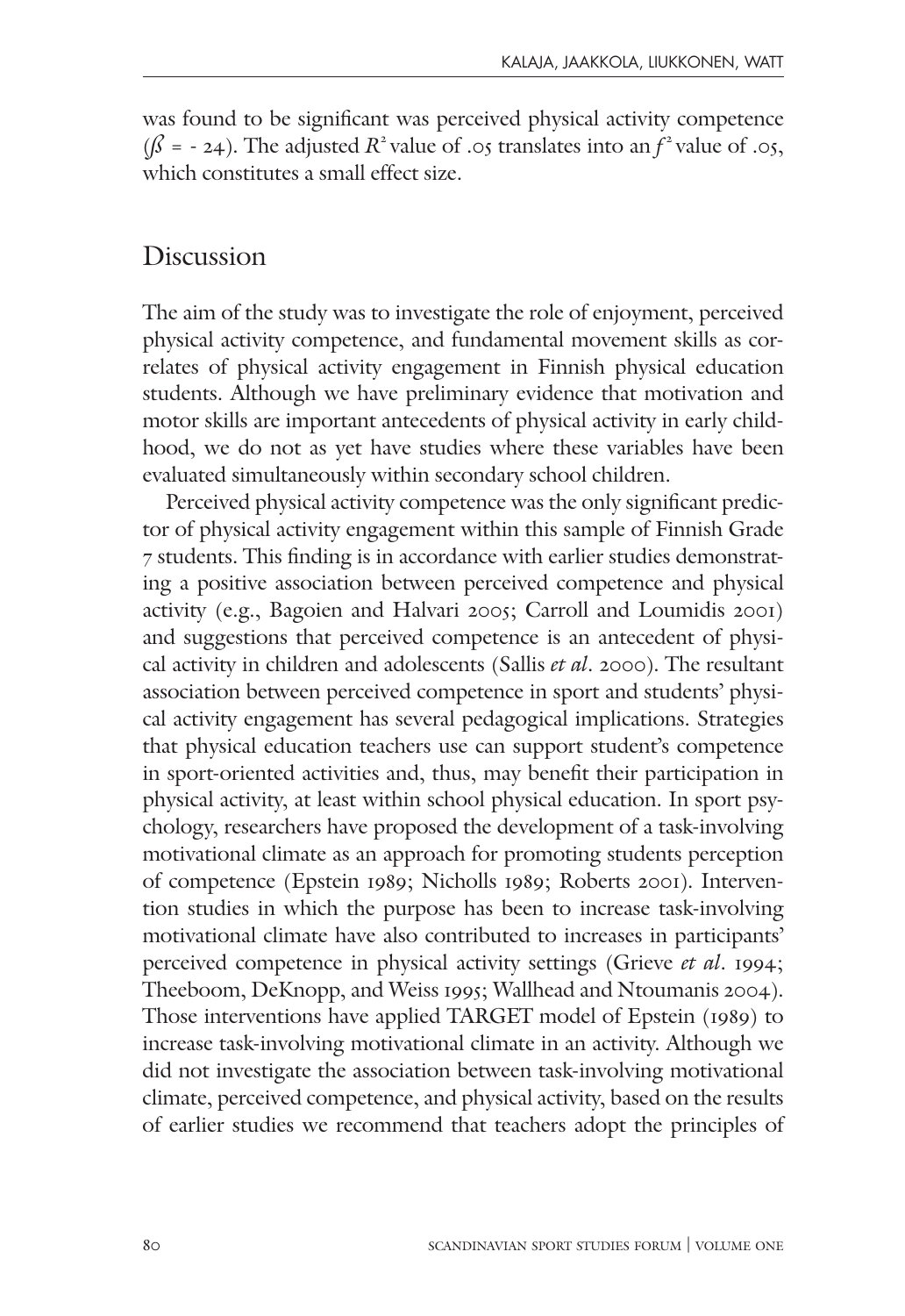task-involving motivational climate to support students' perceived competence and, as a consequence, their physical activity levels.

In contrast to previous research (e.g., Kremer, Trew, and Ogle 1997; Wallhead and Buckworth 2004), enjoyment in physical education was not a significant predictor of physical activity engagement. Wallhead and Buckworth (2004) found that enjoyment in school physical education was related to motivation to adopt a physically active lifestyle outside school hours. A possible reason for the weak association between enjoyment in physical education and physical activity engagement observed in the current data, is that enjoyment was evaluated in the specific context of physical education, whereas the questions pertaining to engagement were related to more general exercise and physical activity behaviors. This suggests that Finnish adolescents may make the distinction between involvement in physical education as an enjoyable learning and social activity, and physical education as an opportunity to further engage in moderate to vigorous physical activity.

The finding that fundamental movement skill scores did not significantly predict engagement in physical activity is in contrast to previous research (e.g., Fisher et al. 2005; Okely et al. 2001; Wrotniak et al. 2006). In this study physical activity was only analyzed by self-report, and the information collected was limited to details regarding the number of days of engagement in moderate to vigorous physical activity per week. Fisher et al. (2005) and Wrotniak et al. (2006), for example, used accelerometers in analyzing physical activity in their studies. An additional issue may be that the fundamental movement skills data was derived using only 13 years-olds. At this age the inter-student variation in physical development is substantial, and different individuals may be physically active but generate lower scores in relation to their peers in regards to locomotor and manipulative measures we used due the maturational status of attributes such as strength or anaerobic capacity (Ozmun and Gallahue 2005). Assessment of fundamental movement skills for the purpose of comparison with other variables may be more effectively undertaken involving samples at the pre, mid, and post adolescent phases.

The second research task was to examine gender differences in all measured variables. In line with earlier findings (e.g., Thomas and French 1985; Toole and Kretzschmar 1993; Wieczorek and Adrian 2006) the current results revealed that the girls made fewer errors in the balance skill task. The study also demonstrated that the boys had better results in the figure-8 dribbling test, further supporting existing evidence that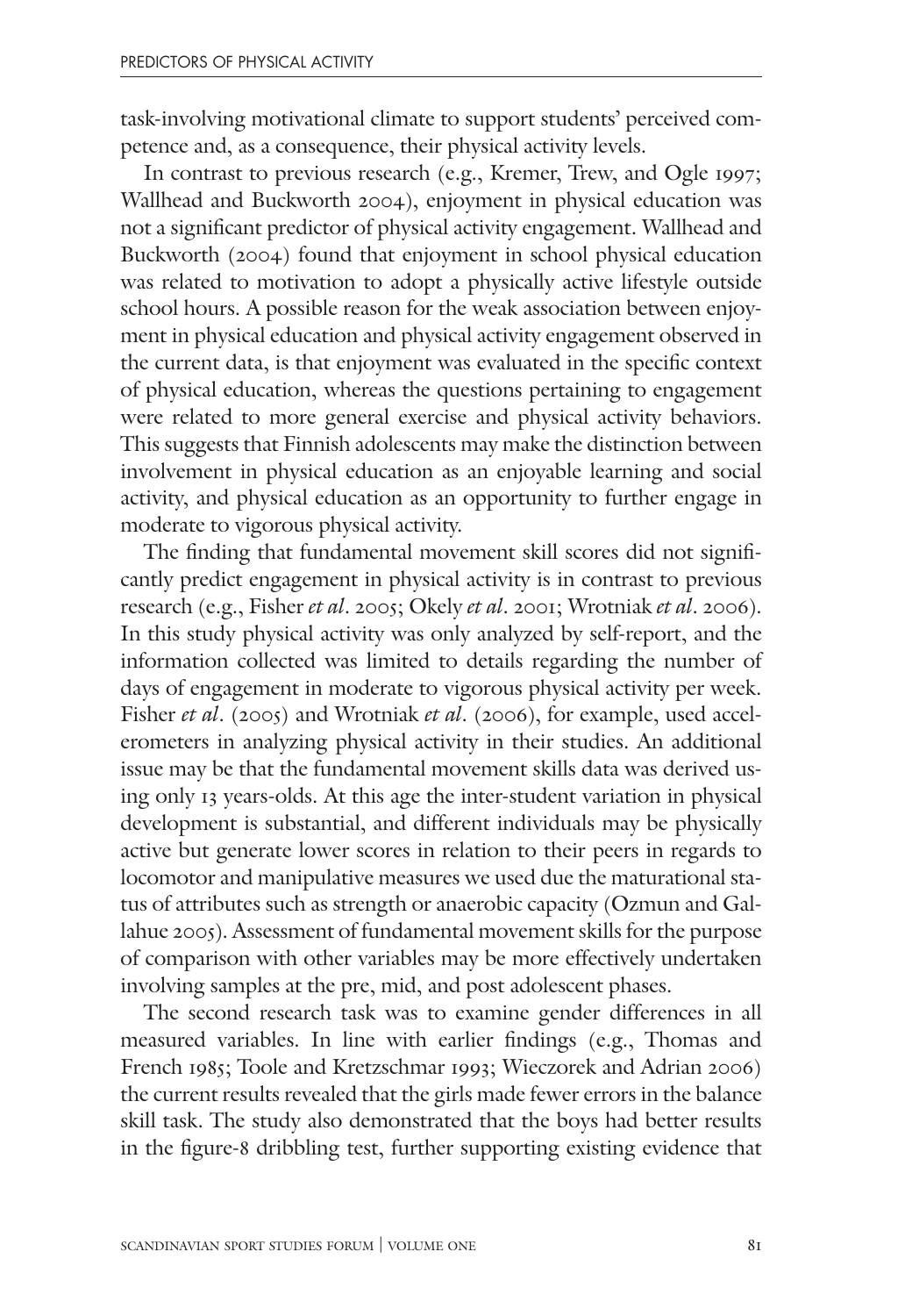showed that boys outperform girls in manipulative skills, (Castelli and Valley, 2007; Junaid and Fellowes, 2006; Okely et al, 2001). No gender differences emerged in the running test scores, which is contrary to other investigations that have found differences between genders in locomotor skills (Nupponen and Telama, 1998; Wrotniak et al., 2006). In the current study, however, we modified the original shuttle run test by including both forward and backward directions to better highlight the locomotor skill elements as characteristics of strength. In the Nupponen and Telama (1998) study the shuttle running test used traditional method that only involved running in the forward direction. The differences in the current results and Nupponen and Telama's study mean that gender differences in the running skills of seventh grade Finnish students may be dependent on the type of task used to evaluate this fundamental movement skill. In Finland, boys and girls sport and exercise activities typically differ from each other. The Finnish national survey on children's sport hobbies indicated that boys were more active in ball games and the most popular sporting hobbies among boys were football, ice-hockey, and floorball. In contrast, the main girls' hobbies were aerobics, gymnastics, horse-riding, dancing, and figure skating (Nuori Suomi 2006). The boys in the current study demonstrated higher levels of perceived competence in physical education, which is in accordance with previous research (Biddle et al. 1993; Wang et al. 2006). Furthermore, we did not find significant differences between the girls and the boys in enjoyment. Soini (2006) found, however, that in his sample of 15-year-old Finnish physical education students, the boys rated physical education as a more enjoyable experience than the girls. The difference in the age might be one reason why these two studies differ in the girls' and the boys' level of enjoyment. Lastly, we did not find significant differences between the girls and the boys in their level of physical activity engagement, whereas Samdal et al. (2007) found clear gender differences, with boys scoring higher in self-reported involvement in regular vigorous physical activity. A possible reason for these contradictory results might be that Samdal et  $al.$  (2007) measured vigorous physical activity across three age groups including 11, 13, and 15 year-old boys and girls while in the current study the focus was on only 13 year-olds. Previous evidence has shown that it is the older adolescent groups that demonstrate the greatest gender differences in engagement in physical activity (McQuillan and Campbell 2006). Furthermore, a large survey for 5505 3-18 years-old Finnish children and adolescents, investigating physical activity engagement,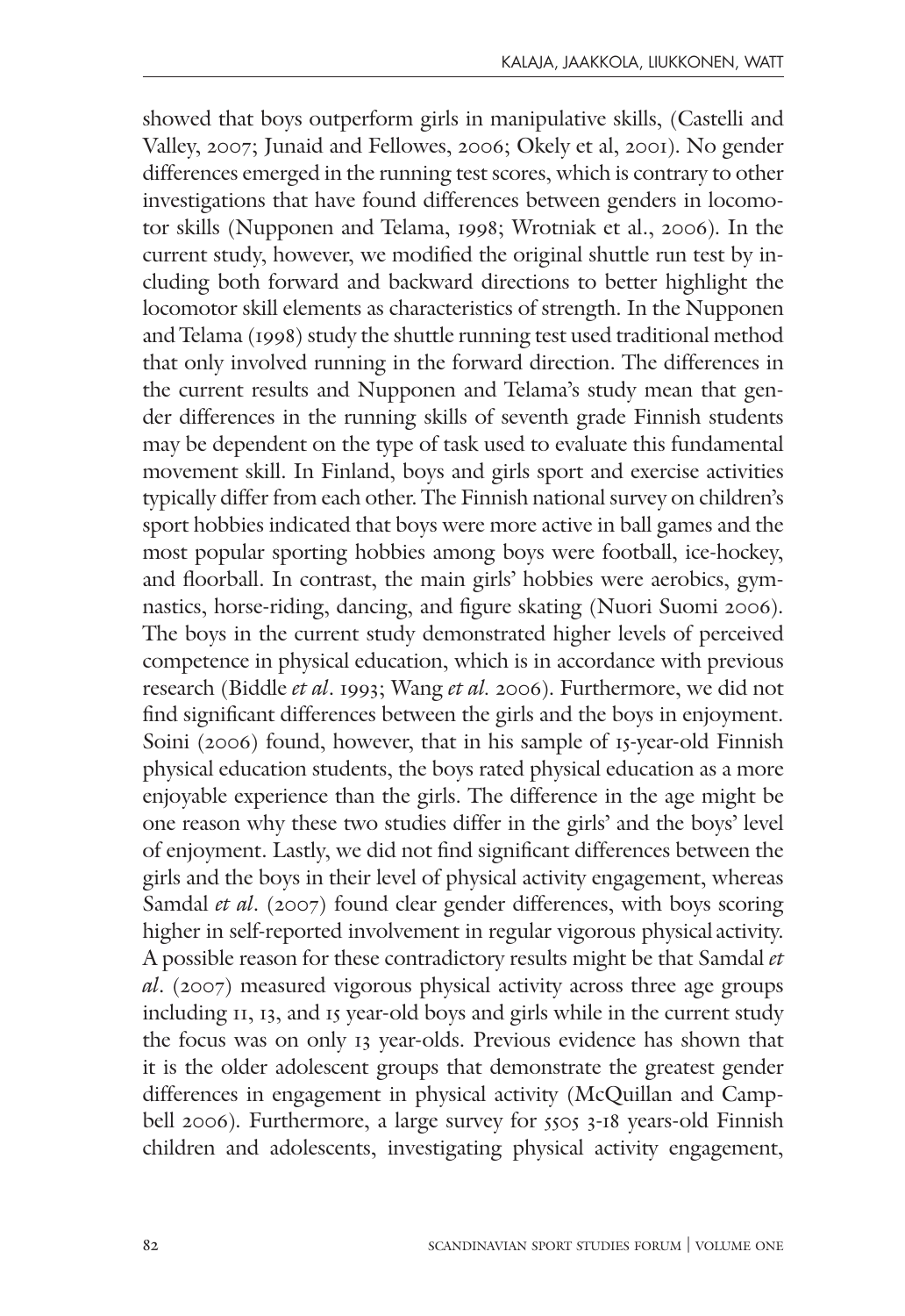revealed that no gender differences emerged when all types of physical activities were analyzed (Nuori Suomi 2006), which suggests an atypical pattern of physical activity engagement may be demonstrated by Finnish children and youth.

Cross-sectional design is one of the limitations of this study. The use of only cross-sectional data makes it difficult to identify the antecedents of engagement in physical activity within younger adolescent samples. Another limitation of this study is the use of the self-report format in measuring physical activity engagement. In some studies self-report measures of physical activity have been shown to have limited reliability and validity particularly in relation to samples including children (Shephard 2003). Self-report questionnaires, however, were the most practical instruments for use in this study because the use of more objective measures typically adds extra cost and time to the data collection phase. Finally, our use of a product-oriented rather than process-oriented assessment of fundamental movement skills may be considered as a further limitation (Okely et al. 2001). Process-oriented tests break down skills, such as the running and leaping, into specific observable components (e.g., Ulrich 2000) but are more complex and difficult to administer. Although we fully acknowledge these limitations, this study was the first attempt to analyze motivational factors and fundamental movement skills as antecedents of physical activity engagement of younger adolescents.

In future it would be beneficial to further study the effect of motivational and motor skill factors on physical activity engagement patterns using a longitudinal design and involving samples from the three key stages of adolescence (i.e., early, middle, late). This would give us important information on the development of the antecedents of physical activity participation in school students. Additionally, physical education based intervention studies (e.g., motivational climate) structured to evaluate the effect of improving students' perceived competence as a strategy for the promotion of adolescent engagement in physical activity.

## References

- Aarnio, M., T. Winter, J. Peltonen, U. Kujala, and J. Kaprio. 2002. Stability of leisure time physical activity during adolescence – a longitudinal study among 16-, 17-, and 18-yearold Finnish youth. Scandinavian Journal of Medicine and Science in Sports 12: 179-185.
- Andersen, L. B., M. Harro, L. B Sardinha, K. Froberg, U. Ekelund, S. Brage, and S.A. Anderssen. 2006. Physical activity and clustered cardiovascular risk in children: a cross-sectional study (The European Youth Heart Study). Lancet 368: 299-304.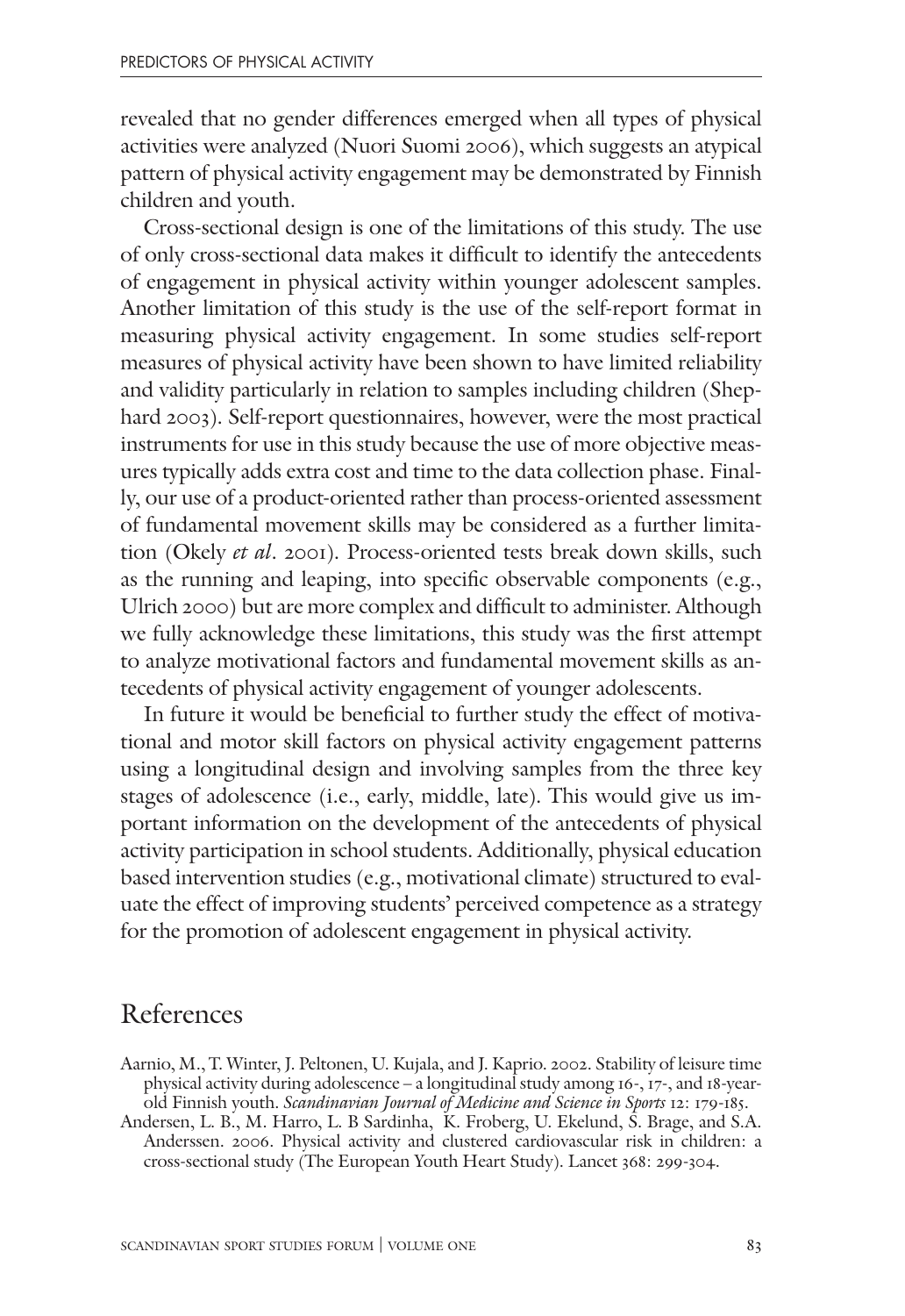Arbuckle, J.L. 2006 Amos 7.0 user's quide. Chicago: SPSS.

- Bagoien, T.E., and H. Halvari. 2005. Autonomous motivation: involvement in physical activity, and perceived sport competence: structural and mediator models. Perceptual and Motor Skills 100: 3-21.
- Biddle, S.J.H., A. Page, B. Ashford, D. Jennings, R. Brooke, and K. Fox. 1993. Assessment of children's physical self-perceptions. International Journal of Adolescence and Youth 4: 93-109.
- Biddle, S.J.H., J. Sallis, and N. Cavill, eds. 1998. Young and active? Young people and health-enhancing physical activity – evidence and implications. London: Health Education Authority.
- Booth, M.L., A.D. Okely, T. Chey, and A. Bauman. 2001. The reliability and validity of the physical activity questions in the WHO health behaviour in schoolchildren (HBSC) survey: a population study. British Journal of Sports Medicine, 35: 263-267.
- Bouchard, C., S.N. Blair, and W.L. Haskell, eds. 2007. Physical activity and health. Champaign, IL: Human Kinetics.
- Carroll, B., and J. Loumidis. 2001. Children's perceived competence and enjoyment in physical education and physical activity outside school. European Physical Education Review 7: 24-43.
- Castelli, D.M., and J.A. Valley. 2007. Chapter 3: The relationship of physical fitness and motor competence to physical activity. Journal of Teaching in Physical Education 26: 358-374.
- Cohen, J. 1988. Statistical power analysis for the behavioral sciences. 3rd ed. New York, NY: Academic Press.
- Crocker, P.R.E., M. Bouchard, and M.E. Gessaroli. 1995. Measuring enjoyment in youth sport setting: A confirmatory factor analysis of the Physical Activity Enjoyment Scale. Journal of Sport and Exercise Psychology 17: 200-205.
- Ebbeck, V., and S.L. Becker. 1994. Psychosocial predictors of goal orientations in youth soccer. Research Quarterly for Exercise and Sport 65: 355-362.
- Eiðsdottir, S., A.L. Kristjansson, I.D. Sigfusdottir and J.P. Allegrante. 2008. Trends in physical activity and participation in sports clubs among Icelandic adolescents European Journal of Public Health 18: 289-293
- EUROFIT. 1988. European test of physical fitness. Rome: Council of Europe, Committee for the development of sport.
- Epstein, J.L. 1989. Family structures and student motivation: A developmental perspective. In Research on motivation in education. Vol. 13, ed. C. Ames and R. Ames, 259-295. San Diego, CA: Academic Press.
- Fisher, A., J.J. Reilly, L.A. Kelly, C. Montgomery, A. Williamson, J.Y. Paton, and S. Grant. 2005. Fundamental movement skills and habitual physical activity in young children. Medicine & Science in Sport & Exercise 37: 684-688.
- Fjortoft, I. 2000. Motor fitness in pre-primary school children: The EUROFIT motor fitness test explored on 5-7 year-old children. Pediatric Exercise Science 12: 424-436.
- Flintoff, A. 2008. Targeting Mr average: participation, gender equity and school sport partnerships. Sport, Education and Society 13: 393-411
- Fox, K.R. 1997. The physical self and processes in self-esteem development. In The physical self. From motivation to well-being, ed. K.R. Fox, 111-139. Champaign, IL :Human Kinetics.
- Fox, K.R., and C.B. Corbin. 1989. The physical self-perception profile: Development and preliminary validation. Journal of Sport and Exercise Psychology 11: 408-430.
- Gallahue, D.L., and F.C. Donelly. 2003. Developmental physical education for all children. Champaign, IL: Human Kinetics.
- Grieve, F.G., J.P. Whelan, R. Kottke, and A.W. Meyers. 1994. Manipulating adult's achievement goals in a sport task: Effects on cognitive, affective and behavioural variables. Journal of Sport Behaviour 17: 227-245.
- Haywood, K.M., and N. Getchell. 2005. Life span motor development. Champaign, IL: Human Kinetics.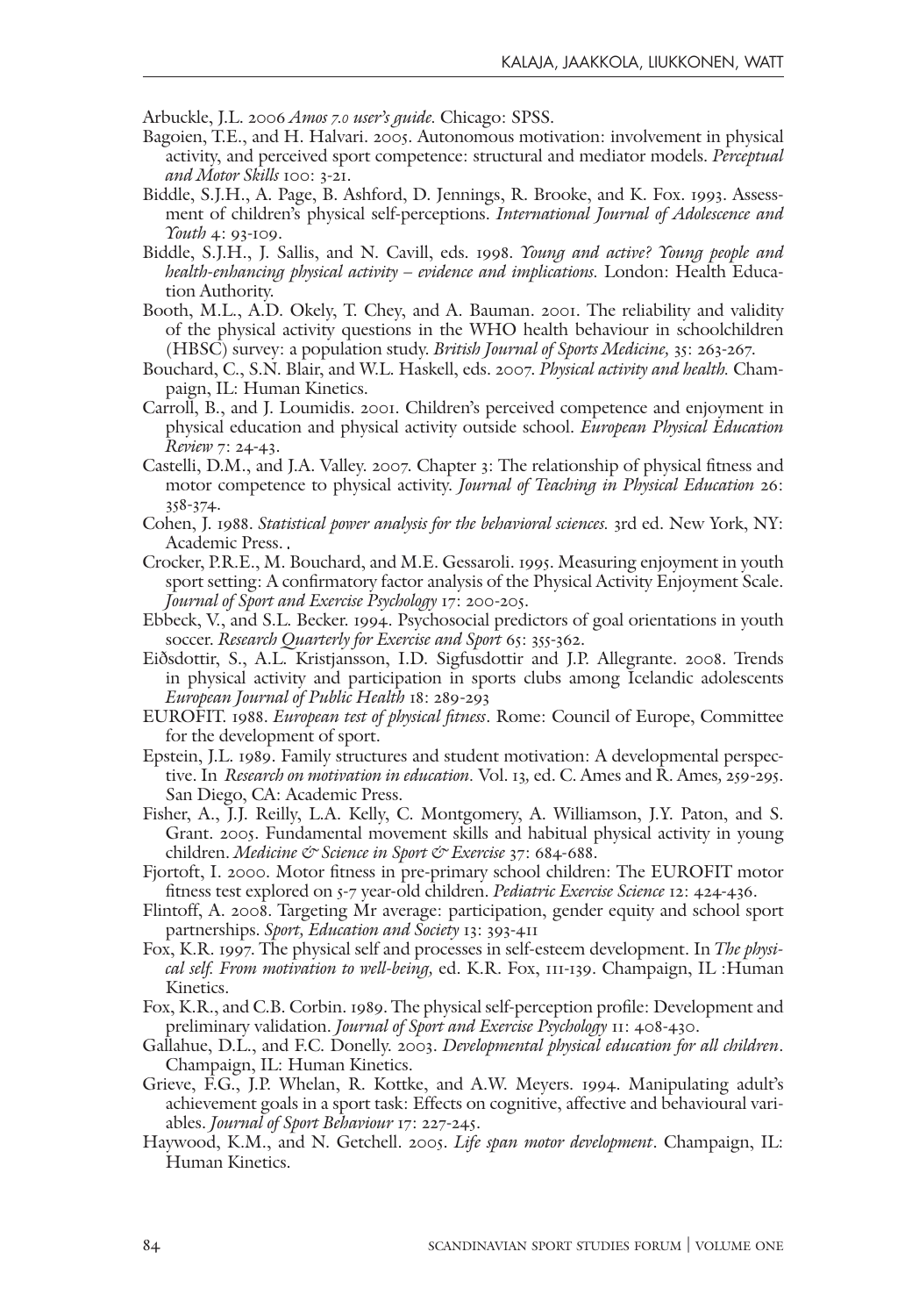- Harter, S. 1978. Effectance motivation reconsidered: Toward a developmental model. Human Development 21: 34-64.
- Houwen, S., C. Visscher, E. Hartman, and K.A.P.M. Lemmink. 2006. Test Retest Reliability of Eurofit Physical Fitness Items for Children with Visual Impairments. Pediatric Exercise Science 18(3): 300-313.
- Jaakkola, T. 2002. Changes in students' exercise motivation, goal orientation, and sport competence as a result of modifications in school physical education teaching practices. Research Reports on Sport and Health no. 131. LIKES Research Center for Sport and Health Sciences, Finland.
- Junaid, K.A., and S.F. Fellowes. 2006. Gender differences in the attainment of motor skills on the Movement Assessment Battery for Children. Physical & Occupational Therapy in Pediatrics 26: 5-11.
- Kremer J., K. Trew, and S. Ogle. 1997. *Young people's involvement in sport*. London: Routledge.
- Malina, R. 2001. Adherence to physical activity from childhood to adulthood: A perspective from tracking studies. *Quest* 53: 346-355.
- Malina, R.M., C. Bouchard, and O. Bar-Or. 2004. Growth, maturation, and physical activity. Champaign, IL: Human Kinetics.
- McQuillan, R., and H. Campbell. 2006. Gender differences in adolescent injury characteristics: A population-based study of hospital A&E data. Public Health 120: 732-741.
- Nicholls, J.G. 1989. The competitive ethos and democratic education. Cambridge, MA: Harvard University Press.
- Nupponen, H. 1997. 9-16 vuotiaiden liikunnallinen kehittyminen. [Motor development of 9-16 year olds]. Research Reports on Sport and Health 106. Jyväskylä: LIKES Research Center for Sport and Health Sciences, Finland.
- Nupponen, H., and R. Telama. 1998. Liikunta ja liikunnallisuus osana 11-16 -vuotiaiden eurooppalaisten nuorten elämäntapaa [Physical activity and motor performance as part of the lifestyle of 11-16-year-old European young people]. Research Reports on Sport and Health 1. Jyväskylä: Department of Physical Education, University of Jyväskylä, Finland.
- Nupponen, H., H. Soini, and R. Telama. 1999. Koululaisten kunnon ja liikehallinnan mittaaminen. [Measurement of school students' physical fitness and motor skills] Research Reports on Sport and Health 118. Jyväskylä: LIKES Research Center for Sport and Health Sciences, Finland.
- Nuori Suomi RY. 2006. Kansallinen liikuntatutkimus 2005-2006. Lasten ja nuorten liikunta(The national sport and exercise investigation 2005-2006. The sport and the exercise of children and adolescents). SLU:n julkaisusarja 4/06. Helsinki.
- Okely, A.D., M.L. Booth, and J.W. Patterson. 2001. Relationship of physical activity to fundamental movement skills among adolescents. Medicine  $\circledcirc$  Science in Sports  $\circledcirc$  Exercise 33: 1899-1904.
- Ozmun, J.C., and D.L. Gallahue. 2005. Motor Development. In Adapted Physical Education and Sport, ed. J.P. Winnick, 343-357. Champaign, IL: Human Kinetics.
- Prochaska, J.J., J.F. Sallis, and B. Long. 2001. A physical activity screening measure for the use with adolescents in primary care. Archieves of Paediatrics & Adolescent Medicine 155: 554-559.
- Riddoch, C.J., L-B. Andersen, N. Wedderkopp, M. Harro, L. Klasson-Heggebo, L. Sardinha, A. Cooper, and U. Ekelund. 2004. Physical activity levels and patterns of 9 and 15 year old children from four European countries: data from the European Youth Heart Study. Medical & Science in Sports & Exercise 36: 86-92.
- Roberts, G.C. 2001. Understanding the dynamics of motivation in physical activity: The influence of achievement goals, personal agency beliefs, and the motivational climate. In Advances in motivation in sport and exercise, ed. G.C. Roberts, 1-50. Champaign, IL: Human Kinetics.
- Rowland, T.W., and P.S. Freedson. 1994. Physical Activity, Fitness, and Health in Children: A Close Look. Pediatrics 93: 669-672.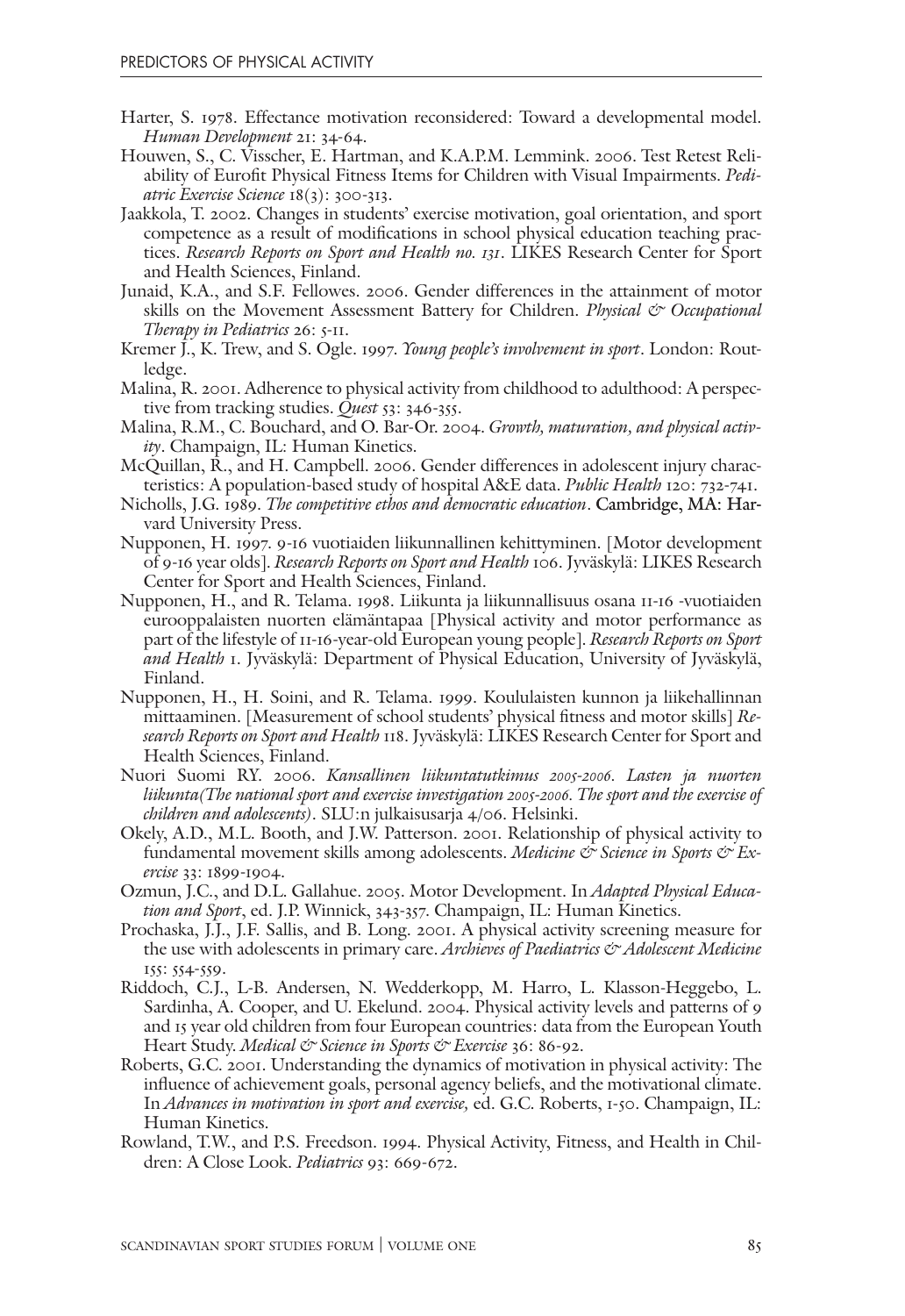- Sallis, J.F., J.J. Prochaska, and W.C. Taylor. 2000. A review of correlates of physical activity of children and adolescents. Medicine and Science in Sports and Exercise 32: 963-975.
- Samdal, O., J. Tynjälä, C. Roberts, J.F. Sallis, J. Villberg, and B. Wold. 2007. Trends in vigorous physical activity and TV watching of adolescents from 1986 to 2002 in seven European Countries. European Journal of Public Health, 17, 242-248.
- Scanlan, T.K., and J.P. Simons. 1992. The construct of sport enjoyment. In *Motivation in* sport and exercise, ed. G.C. Roberts, 199-215. Champaign, IL: Human Kinetics.
- Scanlan, T.K., P.J. Carpenter, G.W. Schmidt, J.P. Simons, and B. Keeler. 1993. An introduction to the sport commitment model. Journal of Sport and Exercise Psychology 15: 1-15.
- Shephard, R.J. 2003. Limits to the measurement of habitual physical activity by questionnaires. British Journal of Sports Medicine 37: 197-206.
- Sonstroem, R.J. 1978. Physical estimation and attraction scales: Rationale and research. Medicine and Science in Sports and Exercise 10: 97-102.
- Sonstroem, R.J., L.L. Harlow, and K.S. Salisbury. 1993. Path analysis of a selfesteem model across a competitive swim season. Research Quarterly for Exercise and Sport 64: 335-342.
- Soini, M. 2006. Motivaatioilmaston yhteys aktiivisuuteen ja viihtymiseen liikuntatunneilla (The association between motivational climate, physical activity, and enjoyment in Finnish physical education). Studies in Sport, Physical Education and Health, 120. Jyväskylä: University of Jyväskylä, Finland.
- Strong, W.B, R.M. Malina, C.J.R. Blimkie, S.R. Daniels, R.K. Dishman, B. Gutin, A.C. Hergenroeder, A. Must, P.A. Nixon, J.M. Pivarnik, T. Rowland, S. Trost, and F. Trudeau, 2005. Evidence based physical activity for school-age youth. The Journal of Pediatrics 146: 732-737.
- Sääkslahti, A. 2005. Liikuntaintervention vaikutus 3-7 –vuotiaiden lasten fyysiseen aktivisuuteen ja motorisiin taitoihin sekä fyysisen aktiivisuuden yhteys sydän- ja verisuonitautien riskitekijöihin (The effect of intervention on 3-7 year-old children's physical activity and fundamental motor skills and the association between physical activity and CHD risk factors). Studies in Sport, Physical Education and Health, 104. Jyväskylä: University of Jyväskylä, Finland.
- Sääkslahti, A., P. Numminen, H. Niinikoski, L. Rask-Nissilä, J. Viikari, J. Tuominen, and I. Välimäki. 1999. Is physical activity related to body size, fundamental motor skills, and CHD risk factors in early childhood? Pediatric Exercise Science 11: 327-340.
- Telama, R., and X. Yang. 2000. Decline of physical activity from youth to young adulthood in Finland. Medicine & Science in Sports & Exercise 32(9): 1617-1622.
- Telama, R., X. Yang, L. Laakso, and J. Viikari. 1997. Physical activity in childhood and adolescence as predictor of physical activity in young adulthood. American Journal of Preventive Medicine 13: 317-323.
- Theeboom, M., P. De Knop, and M.R. Weiss. 1995. Motivational climate, psychological responses, and motor skill development in children's sport: A field-based intervention study. Journal of Sport & Exercise Psychology 17: 294-311.
- Thomas, J.R., and K.E. French. 1985. Gender differences across age in motor performance: a meta-analysis. Psychological Bulletin 98: 260-282.
- Toole, T., and J. Kretzschmar. 1993. Gender differences in motor performance in early childhood and later adulthood. Women in Sport and Physical Activity Journal 2: 41-71.
- Tsigilis, N., H. Douda, and S. Tokmakidis.. 2002. Test-retest reliability of the eurofit test battery administered to university students. Perceptual and Motor Skills 95: 1295-1300.
- Ulrich, D.A. 2000. The Test of Gross Motor Development 2nd ed. Austin, TX: Pro-Ed Publishers.
- Vuori, M., Ojala, K., Tynjälä, J., Vilberg, J., Välimaa, R., and Kannas, L. (2004). Liikunta-aktiivisuutta koskevien kysymysten stabilitetti WHO-koululaistutkimuksessa (The stability of physical activity items in WHO school study). Liikunta ja tiede 46: 39-46.